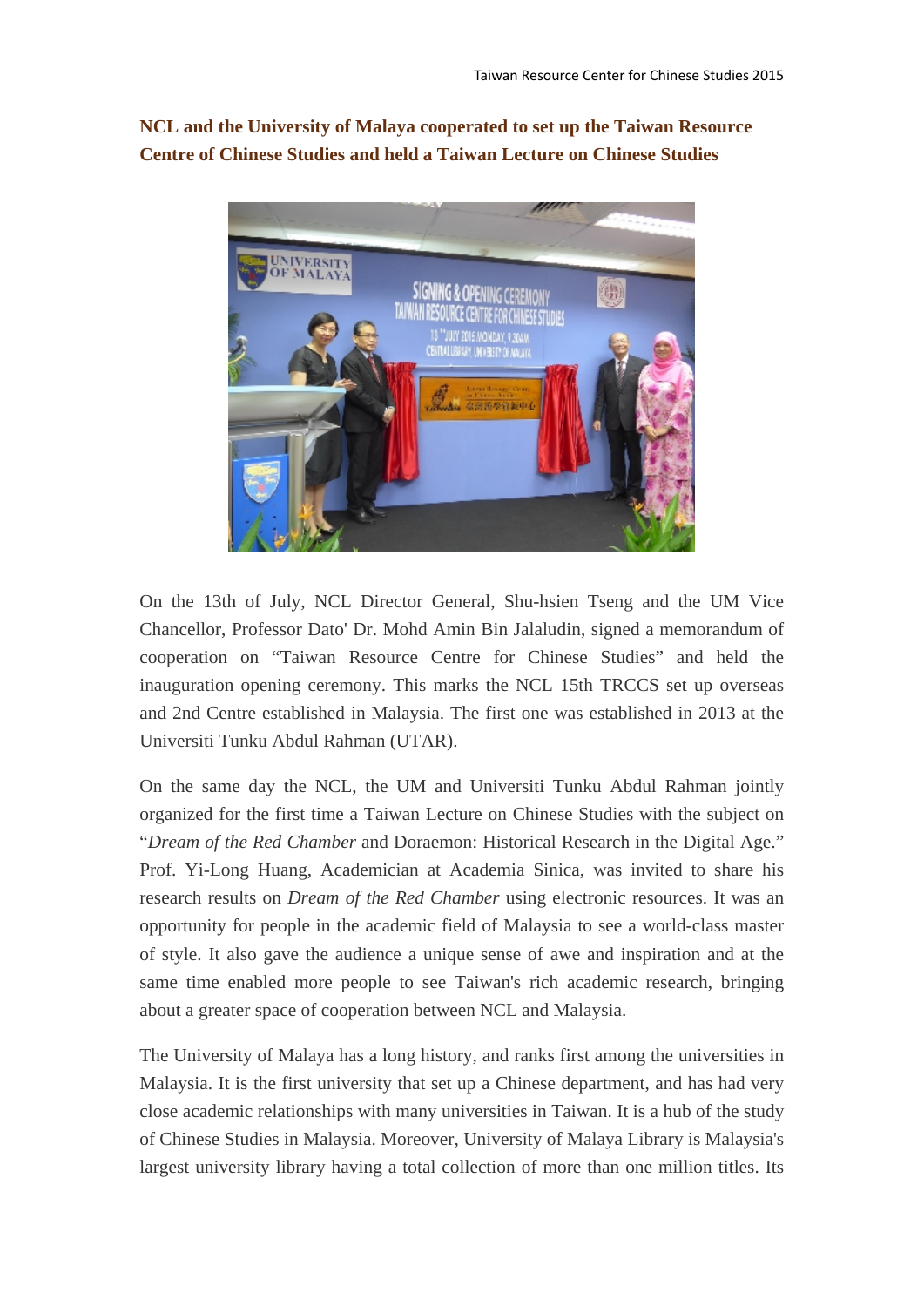East Asian Studies Library possesses *the Complete Collection of Illustrations and Writings from the Earliest to Current Times* completed in the 6th year of Yongzheng (1728). The encyclopaedia contained 10,000 volumes, 160 million Chinese characters. It is the existing largest and best preserved books. Last year, the NCL signed the "MOU on the Union Catalog of Chinese Rare Book Database" with the University of Malaya Library thus acquiring their rich collection of ancient Chinese materials, so that researchers around the world can find relevant information in the NCL's database.

In order to promote international cooperation and exchange in Chinese Studies, in many parts of the world, the NCL has set up the TRCCS in university libraries and research institutions with dense population of Chinese Studies researchers since 2012. After each TRCCS is established, the NCL selects quality books published in Taiwan, audiovisual materials and electronic resources to maintain the TRCCS. The University of Malaya is NCL's very important partner in Malaysia. It is vital that the University of Malaya is specifically selected to establish the TRCCS.

This year the NCL has provided a total of 550 titles, 615 volumes of Chinese books to the TRCCS at UM. In the future, the NCL will successively offer related materials from the second year onwards. At the opening ceremony Director General Tseng offered a special gift: "Annotated Poetry of Su Dongpo." This is the replica of a national treasure of the Republic of China with more than eight hundred years of history. This gift will certainly enrich the collections of UM Library. It is also a witness to a historic moment of mutual cooperation opening up opportunities for future cooperation. In addition, the NCL will also provide the digital resources, including Taiwan digital archives and electronic databases for the professors and students of UM.

In their speeches, Vice Chancellor, Professor Professor Dato' Dr. Mohd Amin Bin Jalaludin and Dr. Nor Edzan Che Nasir, Chief Librarian of the UM, expressed their joy for the cooperation with the NCL for two consecutive years. They also thanked the NCL for the precious gift of the replica of a national treasure as well as Taiwan Chinese Studies publications and electronic resources thus providing students and researchers abundant references.

The UM Library also presented a print work of a series of paintings about Malaysia's Father of Independence, Tunku Abdul Rahman, by UM's Residence artist Stephen Menon to the NCL as a gift.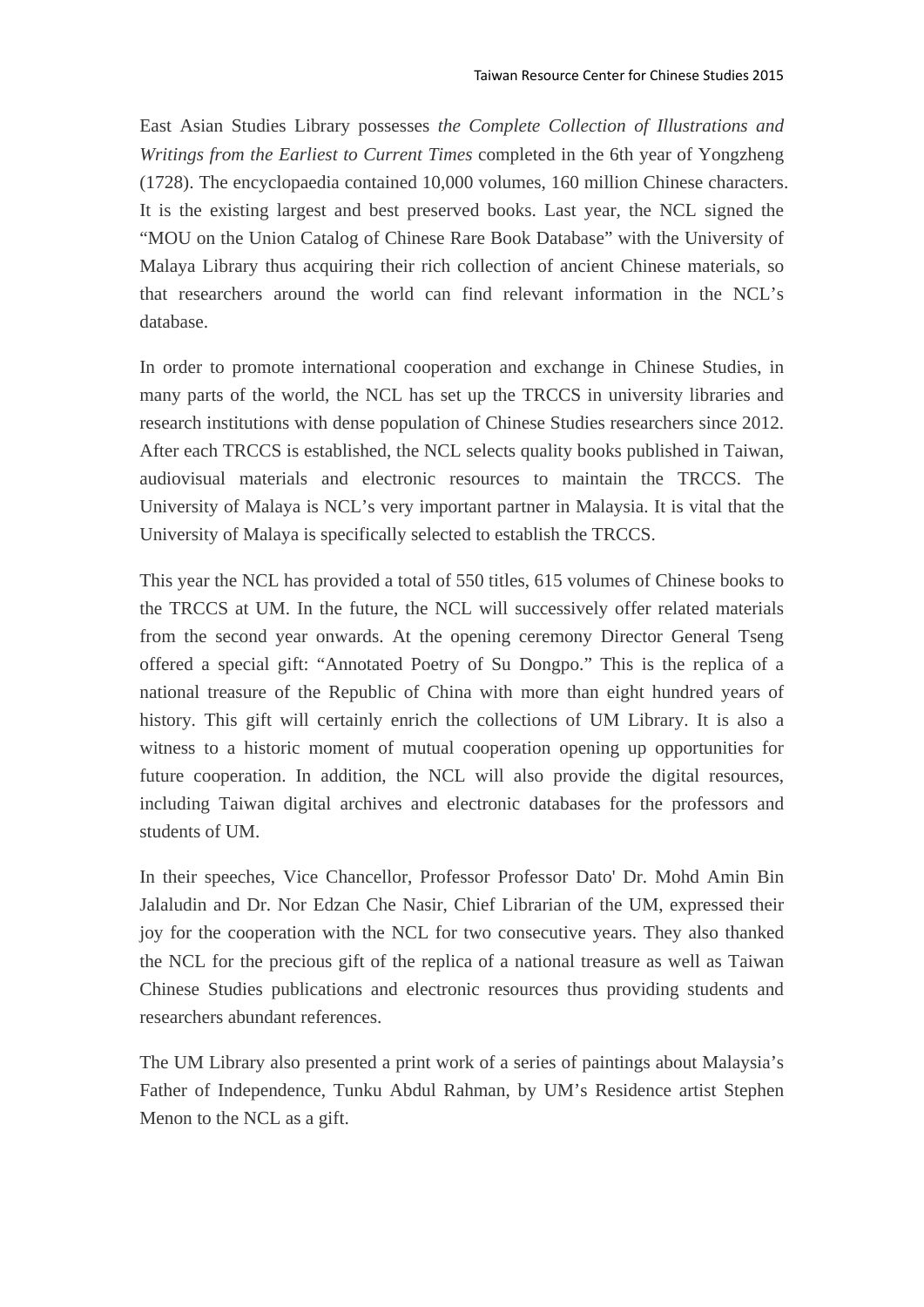Director General Tseng in her remark pointed out that setting up a TRCCS at the UM has far-reaching implications in the promotion of Taiwan-styled Chinese studies, as well as in extending the influence of Taiwan's research achievements and publications in Malaysia. The NCL hopes to continue its efforts to build future partnerships with libraries worldwide and explore all possible opportunities for cooperation.

Furthermore, the NCL also continues to maintain close cooperation with UTAR where the TRCCS was established two years ago. The NCL invited Prof. Yi-Long Huang on the 15th of July to give a Talk on "The Line between Historical Fact and Legend: is Fuk'anggan Qianlong's Illegitimate Son?" at UTAR, Perak Campus. This is the 2nd Taiwan Lectures on Chinese Studies in Malaysia this year. In both speeches, Prof. Huang has full use of the e-research tools of the modern era, highlighting the tremendous impact and challenges of the information explosion era on Sinology research. It may produce not only leads to great potential for Chinese Studies in its future direction of development, but also a deep enlightening and thought-provoking.



**NCL Director-General, Tseng Shu Hsien giving a speech at the signing ceremony and inauguration of the TRCCS at the University of Malaya (UM)**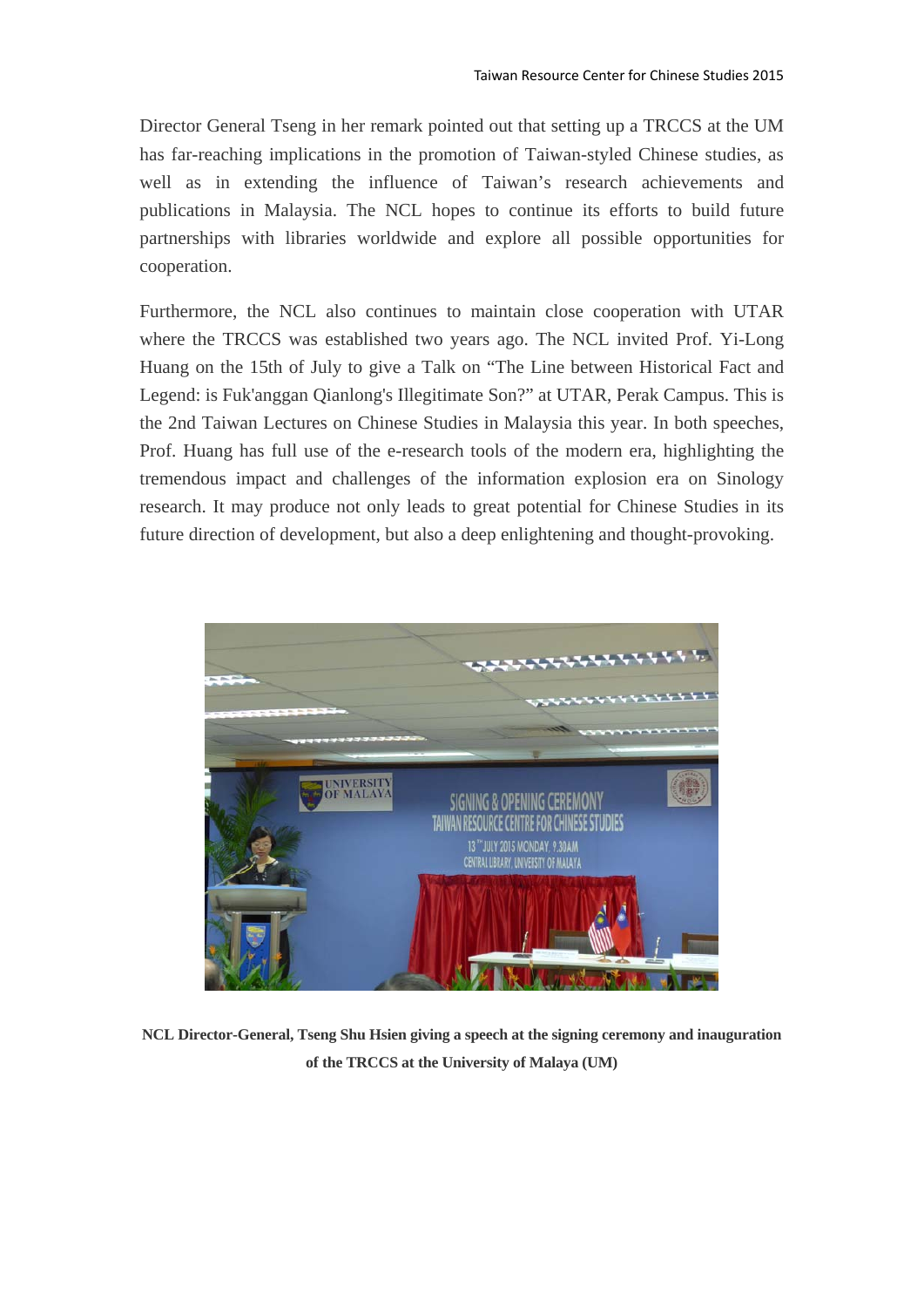

**NCL Director-General, Tseng Shu Hsien and University of Malaya Vice Chancellor, Professor Dato 'Dr. Mohd Amin Bin Jalaludin signed the Memorandum of Cooperation of TRCCS** 



**In front of the TRCCS Plaque: NCL Director-general, Tseng Shu Hsien (L, 1), University of Malaya Vice Chancellor, Professor Dato' Dr. Mohd Amin Bin Jalaludin (L,2), Taiwan Representative to Malaysia, Cheng XiangYun (R,2)**